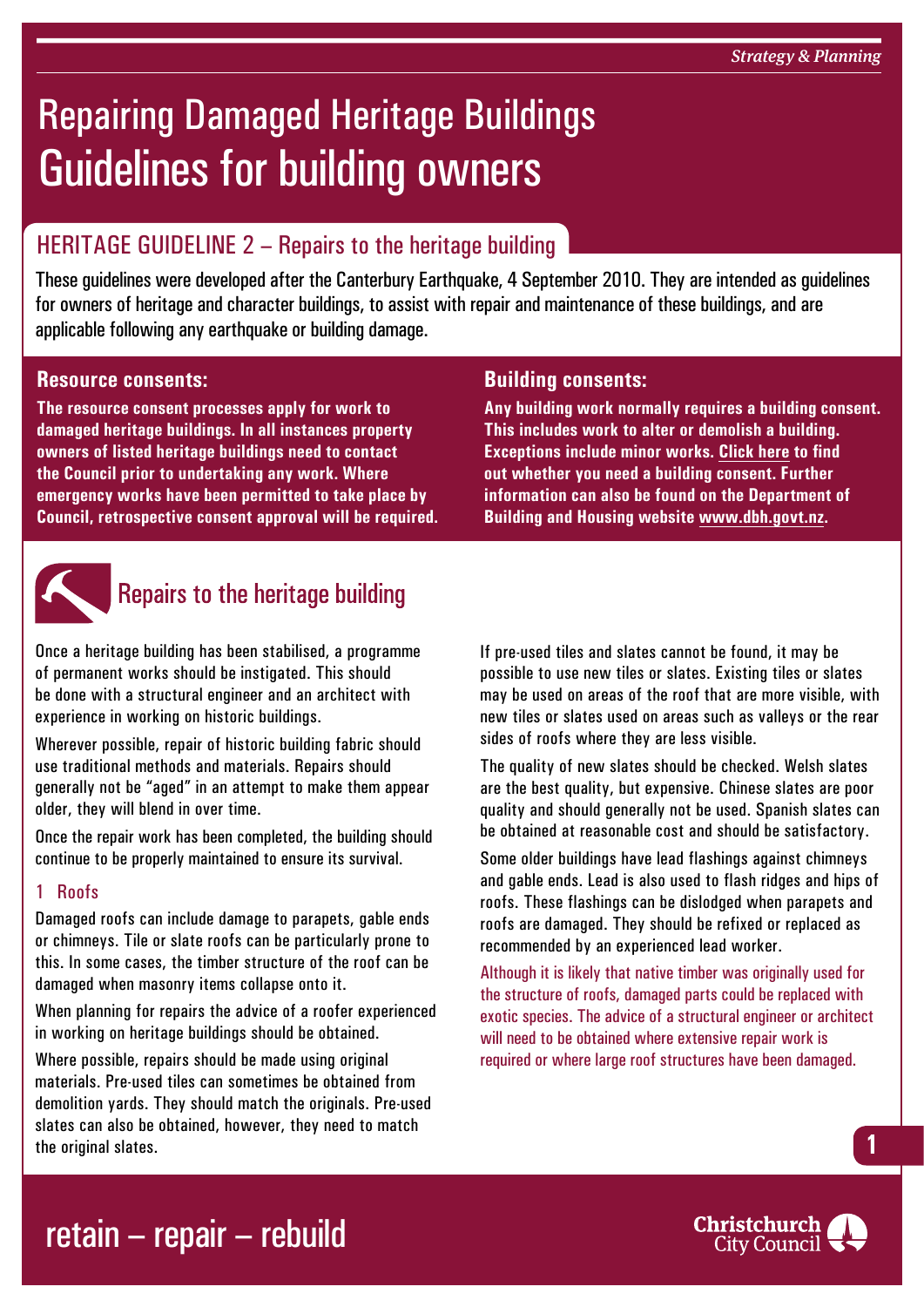### HERITAGE GUIDELINE 2 – Repairs to the heritage building

#### 2 Stone work

Many heritage buildings are constructed from un-reinforced stone masonry. Damaged stonework can include cracked or collapsed sections of walls. Damaged areas of stone walling may need to be rebuilt.

Firstly, any loose stone should be removed by a stonemason, and recorded to show where it has come from and stored safely.

Recommendations for rebuilding stonework are as follows:

- **Reconstruction methodology** Agree on reconstruction work with a structural engineer and a stonemason. One option may be to rebuild the stonework in a traditional manner but with additional structural elements to reduce the possibility of future collapse – see HERITAGE GUIDELINE 4 – Strengthening of buildings.
- **Rebuild the stonework to resemble the original New work** should match the original. In particular, the original pattern should be replicated. For example, the stonework may be laid in continuous regular layers (known as courses) or may have a random pattern.
- **Original mortar** New mortar should match the original in terms of texture, colour and mix (e.g. lime mortar for soft stone such as limestone or sandstone) – a stonemason will be able to assist with this. Pointing should use the same techniques as the original work and the ratio of mortar to stonework should also be the same to ensure that new finished stonework matches the original.

In some instances, new stone may be required to replace existing stone. It may be difficult to match due to original quarries no longer operating. In these instances, different stone may have to be used. This should be as close a match to the original as possible in terms of colour and texture and should be compatible with the existing stone. For example, sandstone should not be placed directly below limestone as carbonates from the limestone can damage the sandstone. The advice of an experienced stonemason should be sought when replacement stone is to be used.

Reconstruction of stonework should be undertaken by experienced stonemasons who are able to demonstrate competency in work of the required nature.



### 3 Brickwork

Many heritage buildings are constructed from un-reinforced brick masonry. Some walls are constructed of two brick skins either unconnected or with minimal ties. In some cases, the outer skin can collapse leaving the inner skin relatively intact.

Fallen bricks should be carefully recovered and stacked in a secure, dry location to enable them to be reused.

Brickwork can be readily repaired or reconstructed by an experienced bricklayer, who should be able to demonstrate competency in work of the required nature. Walls and other elements that are being reconstructed may need to be structurally strengthened – see HERITAGE GUIDELINE 4 – Strengthening of buildings.







## retain – repair – rebuild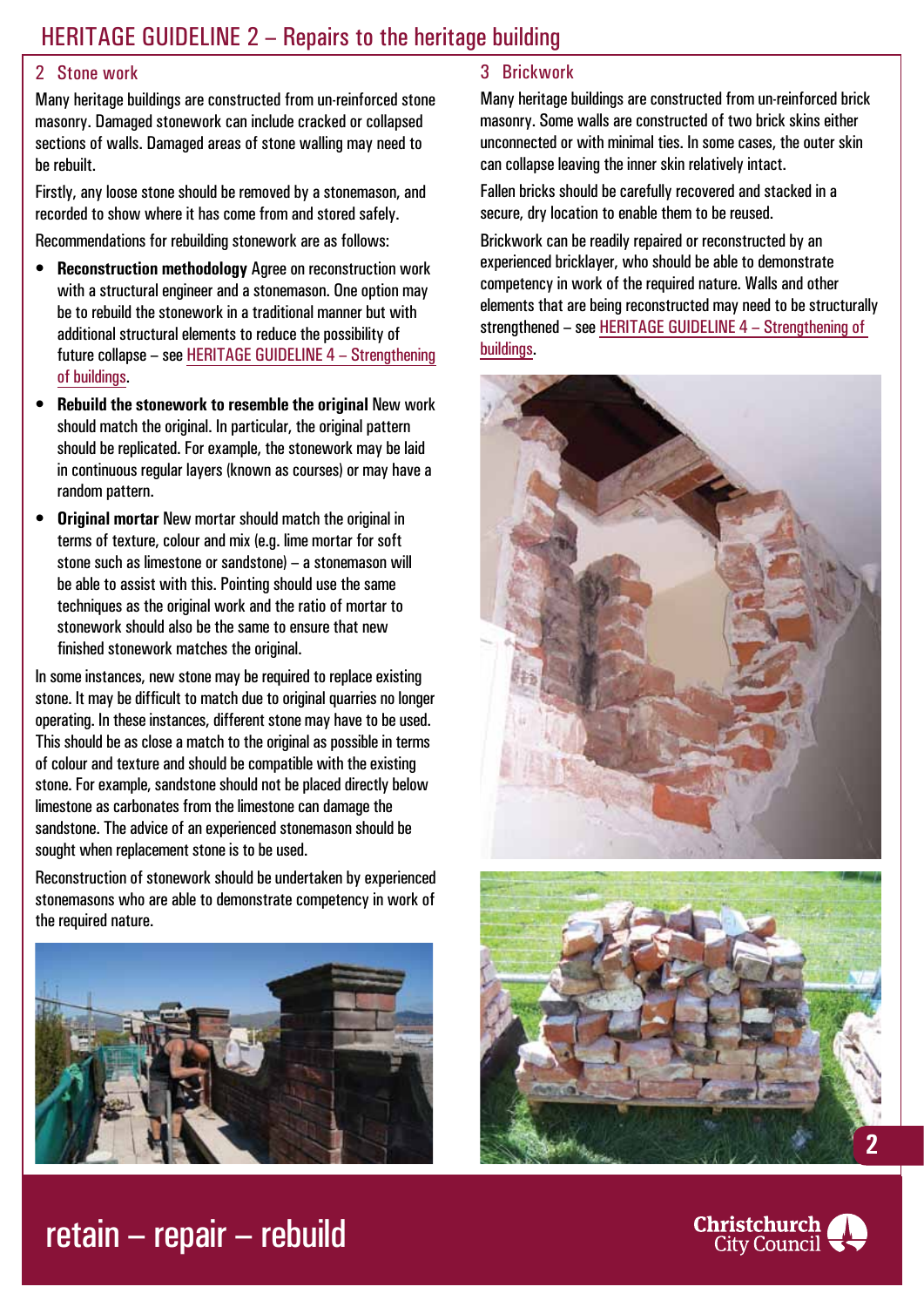### HERITAGE GUIDELINE 2 – Repairs to the heritage building

**Pre-used bricks** These may need to be obtained where bricks have been damaged or have been thrown away. Finding these can be difficult. Pre-used bricks have often been damaged when the building they came from was demolished and they may also have residual paint or cement mortar on them. The use of pre-used bricks does not always result in a satisfactory repair and if such bricks are to be used they need to be carefully selected.

**Matching brick types** Care needs to be taken to ensure the type of brick matches the original. The difference between hand made and machine made bricks needs to be recognised when pre-used bricks are being sourced. Replacement bricks should also match in terms of size and colour.

Recommendations for rebuilding brickwork are as follows:

- **Bonds** Brick bond describes the various styles of laying bricks to create different patterns. Historically, brickwork was constructed using various bonds, including English bond where courses of horizontally laid bricks (known as stretchers) were interspersed with courses of bricks laid at right angles to the wall (known as headers). Remaining original brickwork should be carefully studied to determine which bond was originally used and this should be replicated in any repair work.
- **Original mortar New mortar should match the original** in terms of texture, colour and mix – e.g. older bricks are relatively soft so the mortar should be lime-based and also reasonably soft. Mortar that is too hard will cause damage to bricks as moisture in the brickwork will try to escape through the softest material. If the moisture contains dissolved salts, these can crystallise and cause the bricks to disintegrate. Hard cement-based mortars can also crack, allowing moisture into the wall.
- **Pointing** Once the bricks have been laid, the joints will need to be finished in a process known as pointing. Mortar used for pointing should match the original as discussed above. The technique used for pointing should also match the original with regards to things such as the width of the joints and the style of the pointing.

### 4 External plasterwork

Damage to external plasterwork can result in areas of plasterwork being lost or having significant cracks. Cracks in plasterwork often indicate cracks in the wall behind and this needs to be addressed before the plasterwork can be repaired. See HERITAGE GUIDELINE 4 – Strengthening of buildings. Repairs to plasterwork should be carried out by experienced craftspeople who are able to demonstrate their competency in working with heritage materials.

It is important to ensure new plaster matches the original.

• Traditional plaster renders used on heritage buildings generally



contained lime. Cement was used sparingly, although later heritage buildings tended to use more cement based plasters.

• Plaster with too much cement becomes hard and its surface can develop fine cracks which allows water into the wall behind. Lime prevents the plaster from becoming too brittle and makes it more flexible.

**Painted plasterwork** If the plasterwork is painted, satisfactory repairs are more simple as the repair can simply be painted. Unpainted plasterwork has usually weathered and is more difficult to repair satisfactorily without the repair being obvious. The aim should be to provide a repair that is not readily visible from a distance but may be discerned on close inspection.

Recommendations for repairing external plasterwork are as follows:

- • **Carefully examine the existing plasterwork** Determine what aggregate may have been used. Sand for new work should be carefully chosen as sand traditionally used for plasterwork was generally finer than that morecommonly used today.
- **Plaster mouldings These should be accurately replicated. A** pattern cut from sheet zinc fixed to a timber frame should be used to run new sections of mouldings.
- **Cracks should be repaired carefully New plaster should not** extend over adjacent sound plaster surfaces. It is preferable if the repair is recessed very slightly. In the past, crack repairs have often been done by injecting the crack with epoxy resin. Epoxy resin should be used sparingly in historic building repairs as it is much stronger than the walls around it and injecting a crack with epoxy resin may result in cracks opening elsewhere in the façade. In general, a standard repair mortar should be sufficient.

## retain – repair – rebuild